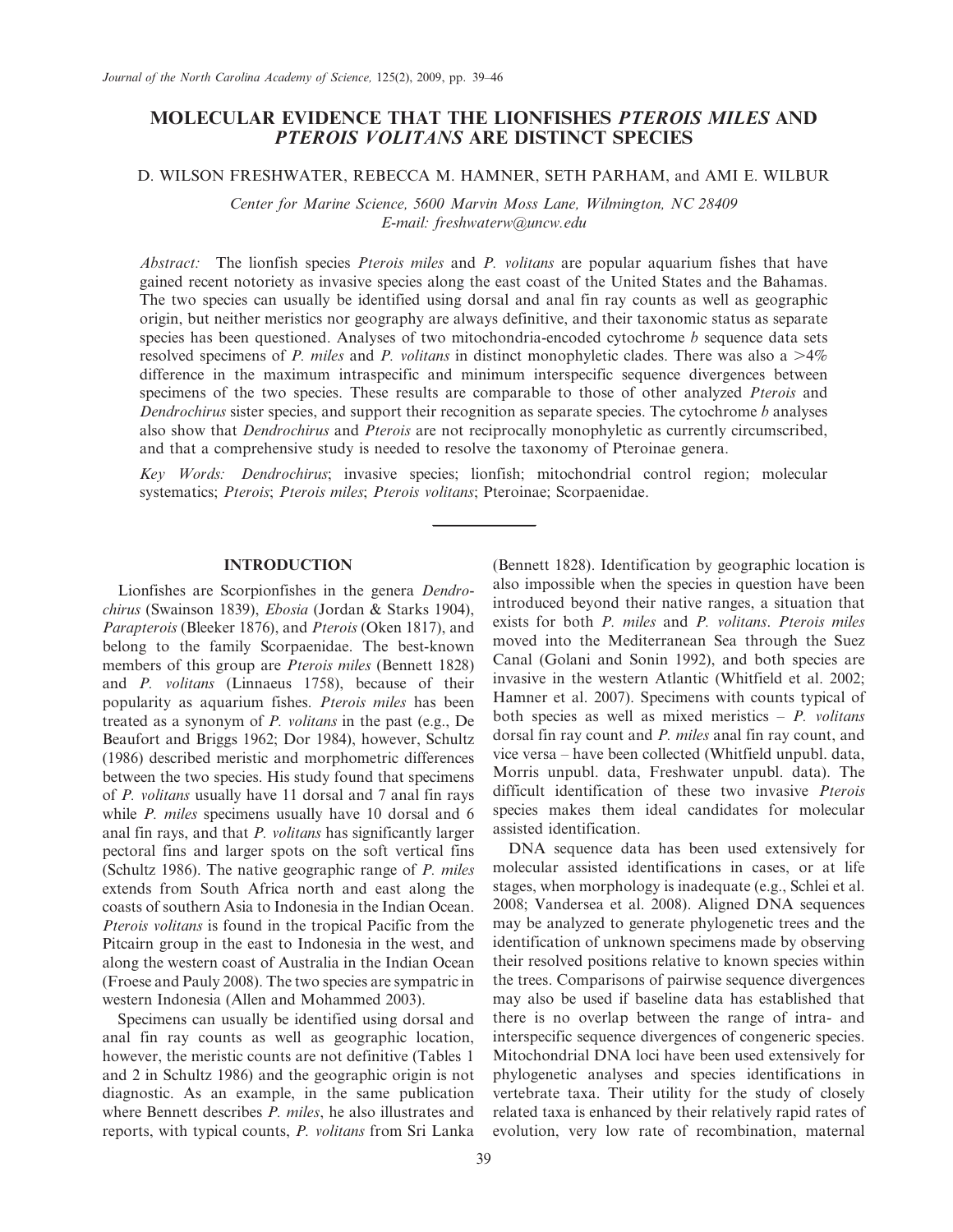|                 |                        |               | Data Set          |                    |  |  |
|-----------------|------------------------|---------------|-------------------|--------------------|--|--|
| <b>Species</b>  | Source                 | Accession No. | 'long' $(891$ bp) | 'short' $(360 bp)$ |  |  |
| P. antennata    | This study             | FJ607313-16   | $+$               | $^{+}$             |  |  |
|                 | Kochzius et al. 2003   | AJ429417-18   |                   |                    |  |  |
| P. miles        | Hamner et al. 2007     | EF209664-76   | $+$               | $^{+}$             |  |  |
|                 | Kochzius et al. 2003   | AJ429419-26   |                   | $^{+}$             |  |  |
| P. mombasae     | Kochzius et al. 2003   | AJ429427-8    |                   | $^{+}$             |  |  |
| P. radiata      | This study             | FJ607317-18   | $^{+}$            | $^{+}$             |  |  |
|                 | Kochzius et al. 2003   | AJ429429-30   |                   | $^{+}$             |  |  |
| P. volitans     | Hamner et al. 2007     | DO482583-607  | $+$               | $^{+}$             |  |  |
|                 | Kochzius et al. 2003   | AJ429431-3    |                   |                    |  |  |
| D. biocellatus  | This study             | FJ607319-20   | $+$               |                    |  |  |
| D. brachypterus | This study             | FJ607321-23   | $+$               |                    |  |  |
|                 | Kochzius et al. 2003   | AJ429412-4    |                   |                    |  |  |
| D. zebra        | This study             | FJ607324-26   | $^{+}$            |                    |  |  |
|                 | Kochzius et al. 2003   | AJ429415-6    |                   |                    |  |  |
| S. elongata     | FishTrace <sup>1</sup> | EF456020      | $^{+}$            | $^{+}$             |  |  |

Table 1. GenBank accession numbers and sources of cytochrome b sequences for Pterois, Dendrochirus and the Scorpaena outgroup species included in the analyzed data sets.

<sup>1</sup> Gonzalez-Sevilla et al. FishTrace: Genetic catalogue, biological reference collections and online database of European marine fishes (www. fishtrace.org).

inheritance, and reduced effective population size (Avise et al. 1983; Moritz et al. 1987; Piganeau et al. 2004).

Kochzius et al. (2003) analyzed partial mitochondriaencoded cytochrome b and 16S rDNA sequence data for native range specimens of P. miles, P. volitans and five other Pterois and Dendrochirus species. The results showed that their samples of *P. miles* and *P. volitans* were clearly separate, but it was impossible to determine if this separation was a product of P. miles and P. volitans representing distinct species or a product of sampling distant geographic populations of a single species. Reciprocal monophyly in the latter case may not reflect species status as demonstrated for the butterfly fishes Dascyllus albisella and D. trimaculatus (Bernardi and Crane 1999; McCafferty et al. 2002). Hamner et al. (2007) sequenced a larger portion of cytochrome  $b$  from the western Atlantic invasive lionfish population and also additional native range specimens of P. miles and P. volitans, and concluded that P. miles and P. volitans are distinct species and that both are present within the western Atlantic. However, the reasoning behind these conclusions was not explicitly discussed. We analyzed the sequence data of Hamner et al. (2007), Kochzius et al. (2003) and that newly generated from additional specimens of Pterois and Dendrochirus in order to better assess the taxonomic status of P. miles and P. volitans.

#### **METHODS**

Muscle tissue samples of Pterois and Dendrochirus species from their native range in the Indian and Pacific oceans were obtained for fish purchased from LiveAquaria.com (www.liveaquaria.com). Muscle tissue samples from lionfishes caught in the Atlantic Ocean were obtained as part of 2004–2006 lionfish surveys off the North Carolina coast. Total genomic DNA was extracted using a Puregene Kit (Gentra Systems, Minneapolis, MN) or a modification of the method described by Sambrook and Russell (2000). Extractions were further purified using a QIAquick PCR Purification Kit and protocol (Qiagen Inc., Valencia, CA). Molecular delineation of P. miles and P. volitans was addressed by phylogenetic analyses of partial mitochondria-encoded cytochrome  $b$  DNA sequences. The locus was amplified using HotStar Taq (Qiagen Inc., Valencia, CA, USA) or GoTaq (Promega, Maddison, WI, USA)

Table 2. Uncorrected pairwise distances (%) between 891 base pairs of cytochrome b sequences from specimens of Pterois and Dendrochirus species.

|                 | P. volitans     | P. miles        | P. atennata     | P. radiata      | D. biocellatus  | D. brachypterus | D. zebra      |
|-----------------|-----------------|-----------------|-----------------|-----------------|-----------------|-----------------|---------------|
| P. volitans     | $0.11 - 2.13$   |                 |                 |                 |                 |                 |               |
| P. miles        | $6.35 - 7.74$   | $0.11 - 0.79$   |                 |                 |                 |                 |               |
| P. atennata     | $14.37 - 15.32$ | $15.15 - 16.47$ | $0.67 - 2.45$   |                 |                 |                 |               |
| P. radiata      | $15.60 - 16.50$ | $15.60 - 16.05$ | $5.95 - 6.82$   | 0.79            |                 |                 |               |
| D. biocellatus  | 17.96-18.74     | 17.28–17.90     | $16.84 - 17.76$ | $16.95 - 17.40$ | 0.11            |                 |               |
| D. brachypterus | $15.71 - 16.72$ | 15.94–16.50     | $15.94 - 16.60$ | $17.28 - 17.62$ | 19.75-19.98     | $0.22 - 0.45$   |               |
| D. zebra        | $14.37 - 15.65$ | 15.04 - 16.69   | $11.45 - 12.81$ | $12.80 - 13.71$ | $19.08 - 19.53$ | $18.07 - 18.24$ | $0.26 - 1.04$ |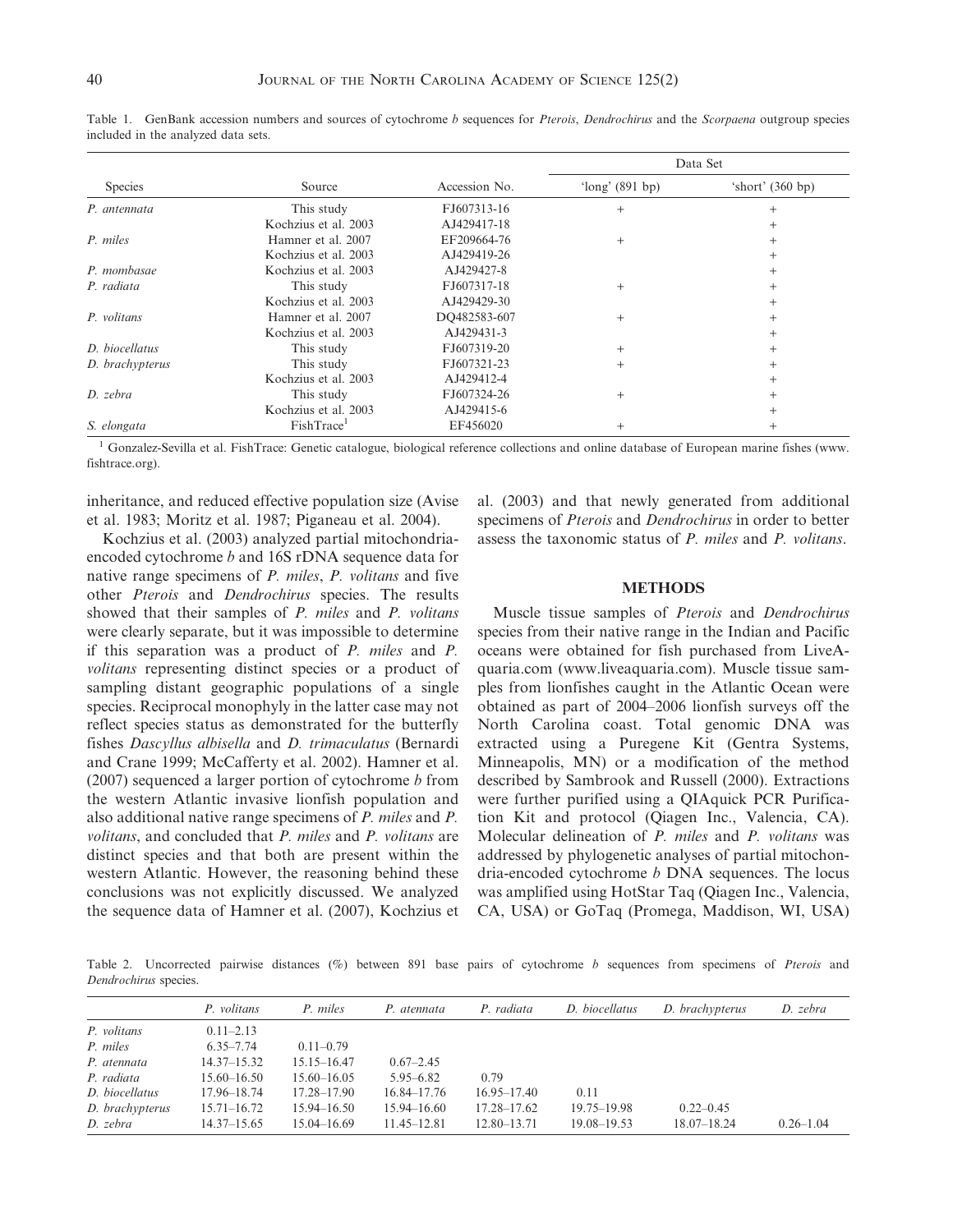DNA polymerases with the reaction mixture and thermocycling protocol outlined in Freshwater et al. (2000). Oligonucleotide primers for cytochrome b included the previously published 'cytb L' and 'cytb H' (Schmidt and Gold, 1993), and one designed specifically for lionfishes by Hamner et al. (2007), R1063: 5'-TAA TGA A(CT)G G(AG)T G(GC)G AGA CA-3'. Amplification products were sequenced in both directions using the BigDye v.3 sequencing kit and protocol (Applied Biosystems, Foster City, CA, USA), and individual sequence reactions were combined and edited using Sequencher (Gene Codes Corp., Ann Arbor, MI, USA). Data sets including the newly generated sequences plus those available in GenBank (Table 1) were compiled and aligned in MacClade (Maddison and Maddison 2000).

Two different DNA sequence alignments were analyzed. The first ('long') included 891 base pairs of cytochrome b sequence from 14 specimens of Pterois and Dendrochirus generated during this study plus the Hamner et al. (2007) P. miles and P. volitans haplotype sequences (50 total sequences). The second data file ('short') included 360 base pairs of cytochrome b sequence from these same specimens plus the Kochzius et al. (2003) Pterois and Dendrochirus haplotype sequences (68 total sequences). Analyses of the 'long' data file included distance and parsimony methods as implemented in PAUP\* (Swofford 2002) and Bayesian analyses using MrBayes (Ronquist and Huelsenbeck 2003). Modeltest (v.3.6, Posada and Crandall 1998) was used to determine that a Tamura-Nei plus invariant sites model was the best fit for sequence evolution, and this model was applied to correct distances during neighborjoining distance tree construction. The neighbor-joining distance analysis was subjected to 5000 replications of bootstrap resampling. A parsimony bootstrap analysis with 500 replications of simple sequence addition and tree bisection reconnection branch swapping was performed, and Bayesian clade probability values were determined by an analysis run under a codon model with four chains for 317,000 generations, sampling every 50 generations and using a 1347 tree burnin value. The 'short' data file was submitted to distance and Bayesian analyses. The distance analysis consisted of neighborjoining tree building with Tamura-Nei corrected distances and 5000 bootstrap replications. Bayesian clade probability values were based on an analysis run under a codon model with four chains for 336,000 generations, sampling every 100 generations, and using a 1000 tree burnin value.

### RESULTS AND DISCUSSION

All tree-building methods resulted in the same basic topology when the 'long' data set was analyzed (Fig. 1).

Pterois miles and P. volitans haplotypes were resolved as strongly supported but separate sister clades. Specimens of P. miles from Africa and western Indonesia were in the same clade and some shared the same haplotype. Likewise, specimens of P. volitans from both western Indonesia and the Philippines were in the same clade and sometimes also shared the same haplotypes. Sympatric specimens identified as P. miles or P. volitans from western Indonesia were never resolved in the same clade. Other analyzed specimens of Pterois and Dendrochirus species were distributed in three strongly supported lineages. The three specimens of *D. brachyp*terus and the two specimens of D. biocellatus terminated two of the three lineages. The third lineage includes three clades corresponding to the species P. antennata, P. radiata, and D. zebra; with P. antennata and P. radiata resolved as sister species. Similar to specimens of P. miles and P. volitans, specimens of P. antennata from Tahiti were resolved in the same clade as specimens from Africa, and distinct from Tahiti P. radiata specimens with which they are sympatric.

These relationships are also reflected in the pairwise sequence divergences calculated for the analyzed specimens (Table 2). Intraspecific divergence values for P. miles specimens from Africa and western Indonesia, and P. volitans specimens from western Indonesia and the Philippines, ranged from 0.11% to 2.13% and 0.11% to 0.79% respectively. Interspecific divergence values for P. miles and P. volitans specimens ranged from 6.35% to 7.74% despite some of these specimens being sympatric. Similar intraspecific and interspecific sequence divergences are found in comparisons of Africa and Tahiti P. antennata and Tahiti P. radiata specimens (Table 2). There is  $>4\%$  difference between the maximum intraspecific and minimum interspecific divergences for these two sister species comparisons.

Distance and Bayesian analyses of the 'short' data set also resulted in similar trees (Fig. 2). The separation of P. miles and P. volitans in strongly supported sister clades was also resolved when the Kochzius et al. (2003) generated haplotype sequences from additional Indian and Pacific Ocean specimens were included. Specimens of P. miles from Africa, the Red Sea, Sri Lanka and western Indonesia formed a clade clearly distinct from that which contains specimens of P. volitans from western Indonesia, the Philippines, and Taiwan. Other examples of geographically distant specimens forming tight clades are seen in the additional Pterois and Dendrochirus species included in the analyses. Specimens of D. zebra from Taiwan and the 'Indo-Pacific' were resolved together in a strongly supported clade. The source of the 'Indo-Pacific' specimens suggested that fish of Indonesian origin were usually given this geographic identifier (LiveAquaria.com, pers. comm.) although the exact provenance of these specimens could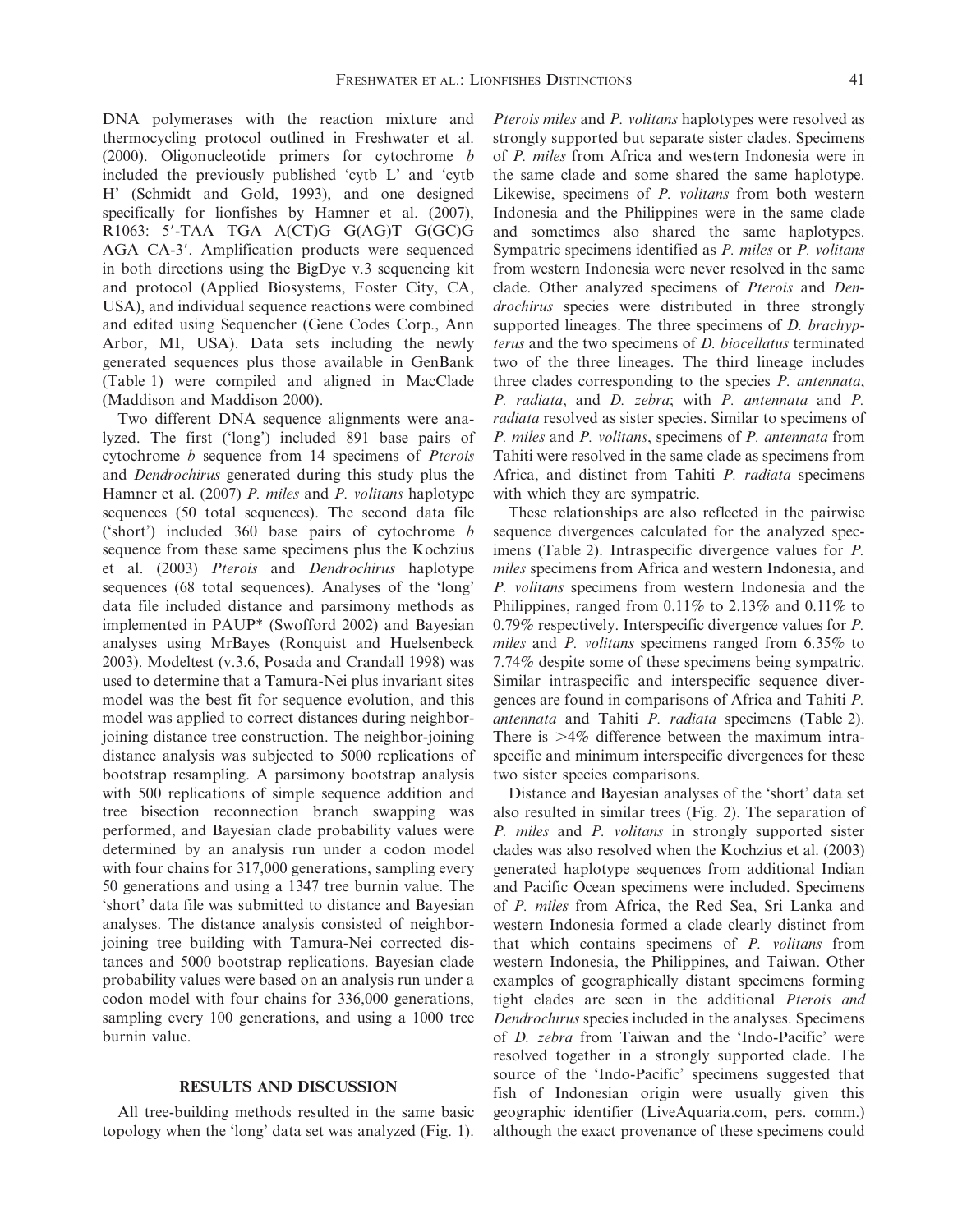

 $-$  0.005 substitutions/site

FIG. 1. Neighbor-joining distance tree resulting from analyses of partial cytochrome b sequences (891 base pairs) for 50 taxa. Bootstrap support (distance  $= D$  and parsimony  $= P$ ), and Bayesian clade probability (B) values are shown above interspecific branches.

not be determined. Haplotype sequences generated for Tahiti P. radiata specimens formed a clade with the Kochzius et al. (2003) haplotypes from Red Sea P. radiata. Sequenced specimens of P. antennata from Africa and Tahiti are also resolved in a clade, however, the clade was only distantly related to that formed by the Kochzius et al. (2003) African P. antennata sequences. These latter sequences were resolved sister to a closely related clade containing two P. mombasae sequences. The *P. antennata* specimens we sequenced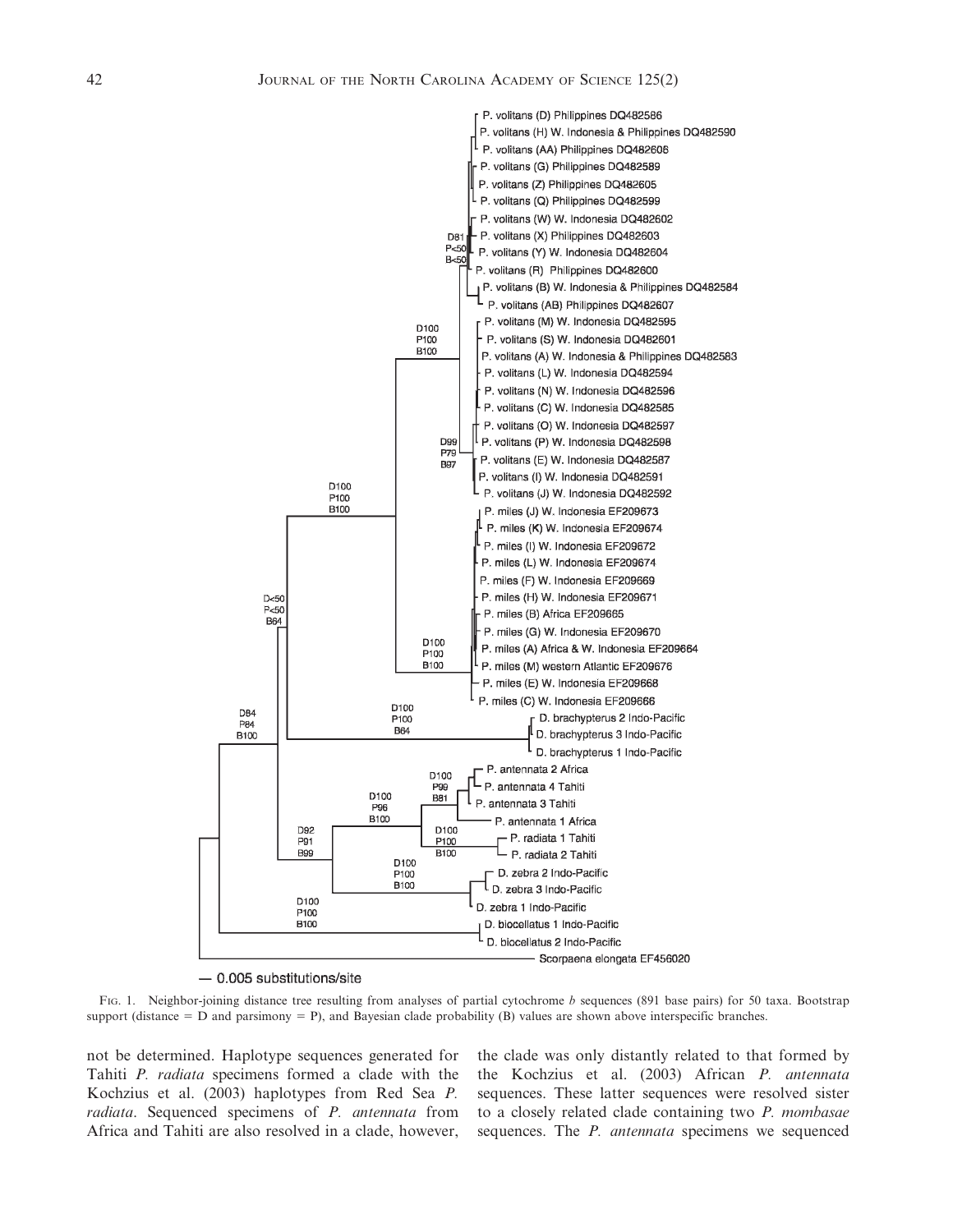

 $-0.005$  substitutions/site

FIG. 2. Neighbor-joining distance tree resulting from analyses of partial cytochrome b sequences (360 base pairs) for 68 taxa. Distance bootstrap support (D) and Bayesian clade probability (B) values are shown above interspecific branches.

were purchased from an aquarium dealer and fit the meristic and color pattern characteristics reported for the species: XII dorsal spines; 11–12 dorsal rays; III anal spines; 6–7 anal rays, and 16–17 pectoral fin rays (De Beaufort and Briggs 1962; Eschmeyer 1986). Specimens identified as P. antennata and P. mombasae in Kochzius et al. (2003) were also purchased from aquarium dealers, however their meristic and color pattern characteristics were unknown. It may be that these latter specimens represented one species rather than two, as P. antennata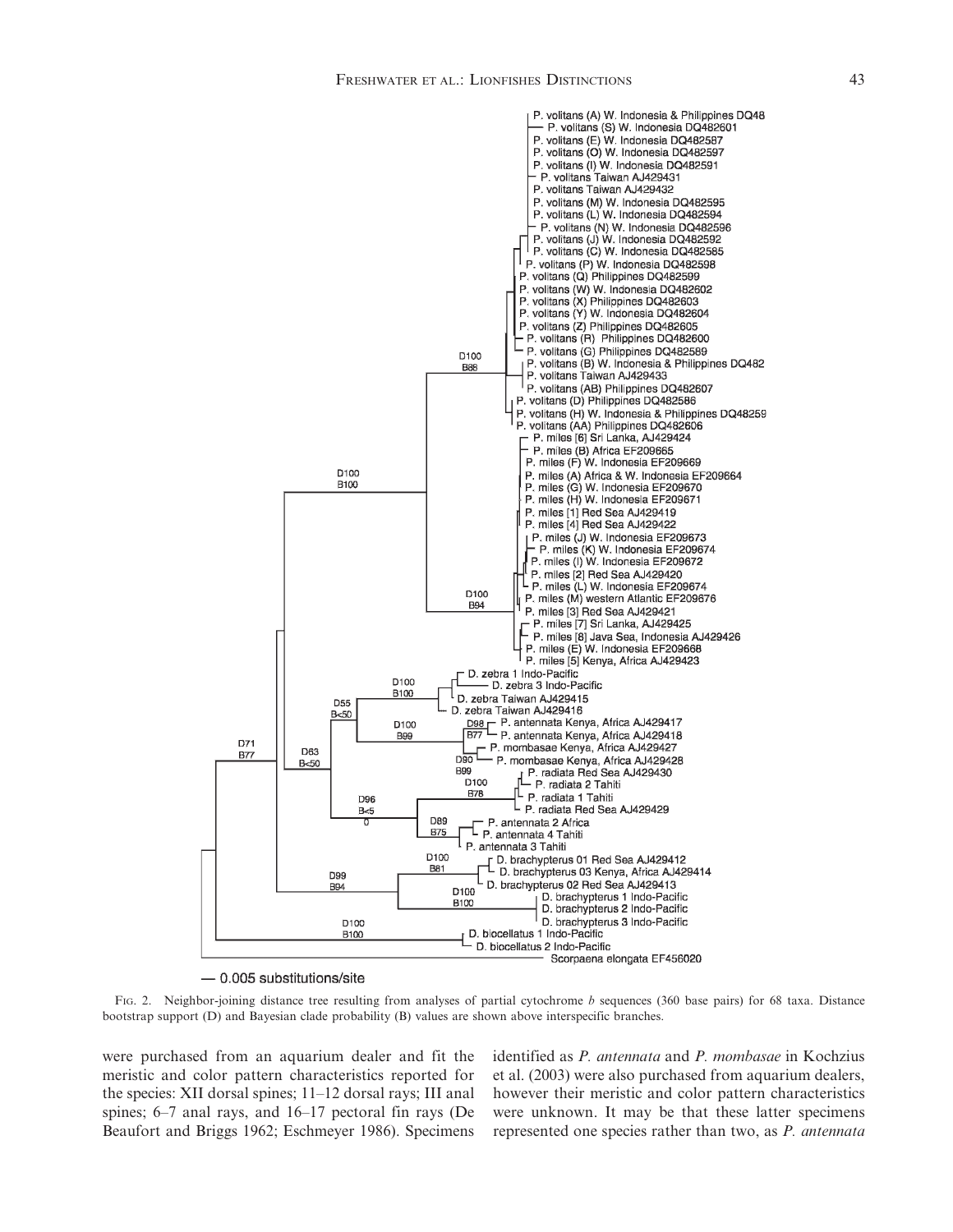|                                                     | P. volitans                                    |                                   |                         |                 |                         |                 |                 | P. miles P. atennata P. 'atennata' P. mombasae P. radiata D. biocellatus D. brachypterus D. zebra |               |
|-----------------------------------------------------|------------------------------------------------|-----------------------------------|-------------------------|-----------------|-------------------------|-----------------|-----------------|---------------------------------------------------------------------------------------------------|---------------|
| P. volitans                                         | $0.00 - 1.67$                                  |                                   |                         |                 |                         |                 |                 |                                                                                                   |               |
| P. miles                                            | 5.83–7.78                                      | $0.00 - 1.11$                     |                         |                 |                         |                 |                 |                                                                                                   |               |
| P. atennata                                         | 12.78–14.44                                    | $13.89 - 15.56 \quad 0.56 - 0.83$ |                         |                 |                         |                 |                 |                                                                                                   |               |
| P. 'atennata'                                       | 14.44–15.32                                    | $15.00 - 15.60$                   | 8.33-9.19               | 0.56            |                         |                 |                 |                                                                                                   |               |
| P. mombasae                                         | 14.17–15.28 14.72–15.56 8.33–9.17              |                                   |                         | $1.94 - 2.23$   | 0.83                    |                 |                 |                                                                                                   |               |
| P. radiata                                          | 15.28–16.94                                    | 14.44–15.56 4.72–6.11             |                         | $10.83 - 11.42$ | $10.28 - 11.39$         | $0.28 - 0.56$   |                 |                                                                                                   |               |
| D. biocellatus                                      | 17.78–19.17                                    |                                   | 16.94–18.06 15.00–15.83 | 15.88–16.39     | 15.28–15.83             | 14.44–15.28     | 0.278           |                                                                                                   |               |
| D. brachypterus 14.17–17.78 14.72–16.11 12.78–15.83 |                                                |                                   |                         | 12.22–15.04     | 11.94–14.72 13.89–16.67 |                 | $16.67 - 19.72$ | $0.00 - 8.33$ <sup>1</sup>                                                                        |               |
| D. zebra                                            | $12.39 - 14.72$ $12.96 - 15.28$ $9.01 - 11.11$ |                                   |                         | 7.35–9.44       | 7.04–8.89               | $11.27 - 13.61$ | $16.34 - 17.50$ | 12.96–16.94                                                                                       | $0.28 - 1.39$ |

Table 3. Uncorrected pairwise distances  $(\%)$  between 360 base pairs of cytochrome b sequences from specimens of Pterois and Dendrochirus species.

<sup>1</sup> Africa and Red Sea specimens divergences are  $0.28-0.83\%$ , 'Indo-Pacific' specimens divergences are  $0.00\%$ , and divergences between Africa/ Red Sea and 'Indo-Pacific' specimens are 7.78–8.33%.

and P. mombasae are morphologically very similar. Conversely the different position of P. antennata specimens in the tree may indicate the presence of cryptic species under this name. Presence of cryptic species may also be indicated by the separation of specimens identified as D. brachypterus into two divergent clades. Kochzius et al. (2003) specimens from Africa and the Red Sea are resolved in one, while the three 'Indo-Pacific' specimens we sequenced form another. While the divergence between these clades may reflect the geographic separation of the included specimens, it is more than that seen between some even more widely separated geographic specimens of *P. miles*, P. antennata, P. radiata, and D. zebra.

Pairwise sequence divergences calculated for the sister species in Fig. 2 also reveal clear differences between the maximum intraspecific and minimum interspecific values (Table 3). Intraspecific divergence values for P. miles specimens from Africa, the Red Sea, Sri Lanka, and western Indonesia and P. volitans specimens from western Indonesia, the Philippines, and Taiwan were no more than 1.67%, while interspecific comparisons were all  $>5\%$ . Sequences we generated for *P. antennata* specimens from Tahiti and Africa varied by  $\leq 0.9\%$  and sequences for *P. radiata* specimens from Tahiti and the Red Sea by  $\leq 0.6\%$ , while the minimum interspecific divergence between these sister species was 4.7%. Intraspecific divergences between 'Indo-Pacific' and Taiwan D. zebra, Kochzius et al. (2003) African P. antennata and P. mombasae, and 'Indo-Pacific' D. biocellatus specimens were all  $\leq$ 1.39%. The range of sequence divergences between the Kochzius et al. (2003) P. antennata and D. brachypterus, and the P. antennata and D. brachypterus specimens we sequenced (8.33–9.19 and 7.78–8.33 respectively) are indicative of interspecific divergences and support the presence of cryptic species suggested by the phylogenetic analyses.

The reciprocal monophyly of P. miles and P. volitans specimens in phylogenetic trees (including those that are sympatric) as well as the clear difference between the maximum intraspecific and minimum interspecific sequence divergence of specimens identified as P. miles and P. volitans provides strong support for their recognition as separate species. The break between P. miles and P. volitans specimens indicates an absence of gene flow. Whereas adult lionfish are believed to remain within a relatively narrow geographic range (Fishelson 1975, 1997), the release of Pterois eggs within floating mucus balls and presence of a pelagic larval stage (Fishelson 1975; Imamura and Yabe 1996) provide a wide dispersal capability (Morris et al. 2009) and consequently the potential for extensive gene flow. Population genetic analyses of P. miles from the Gulf of Aqaba, Red Sea, and scattered Indian Ocean sites indicate panmixia among these geographically separate populations (Kochzius and Blohm 2005). Consequently, no divergence between sympatric specimens of P. miles and P. volitans would be expected if these taxa represented the same species.

Separation of an ancestral *Pterois* species into two allopatric lineages that evolved into P. miles and P. volitans may have begun in the mid to late Miocene when tectonic activity and sea level change combined to sever surface water connections between the Indian Ocean and western Pacific (Kennett et al. 1985; Haq et al. 1987; Hodell and Vayavananda 1993). This break between ocean basins is often cited as a cause of the diversification of Indo-Pacific marine organisms including fishes (e.g., McMillan and Palumbi 1995; Chenoweth et al. 1998; McCafferty et al. 2002), and was proposed by Kochzius et al. (2003) as the origin of the P. miles/P. volitans separation.

Our results also support the conclusion of Kochzius et al. (2003) that Dendrochirus and Pterois are not distinct genera as currently delimited. Eschmeyer and Randall (1975) questioned their status, and Dendrochirus has sometimes been treated as a synonym of *Pterois* (e.g., Klunzinger 1870; de Beaufort and Briggs 1962). The two are distinguished by characteristics of the pectoral fin rays. There are no branched pectoral rays in Pterois species, while some upper pectoral rays are branched in Dendrochirus, and Pterois species have upper pectoral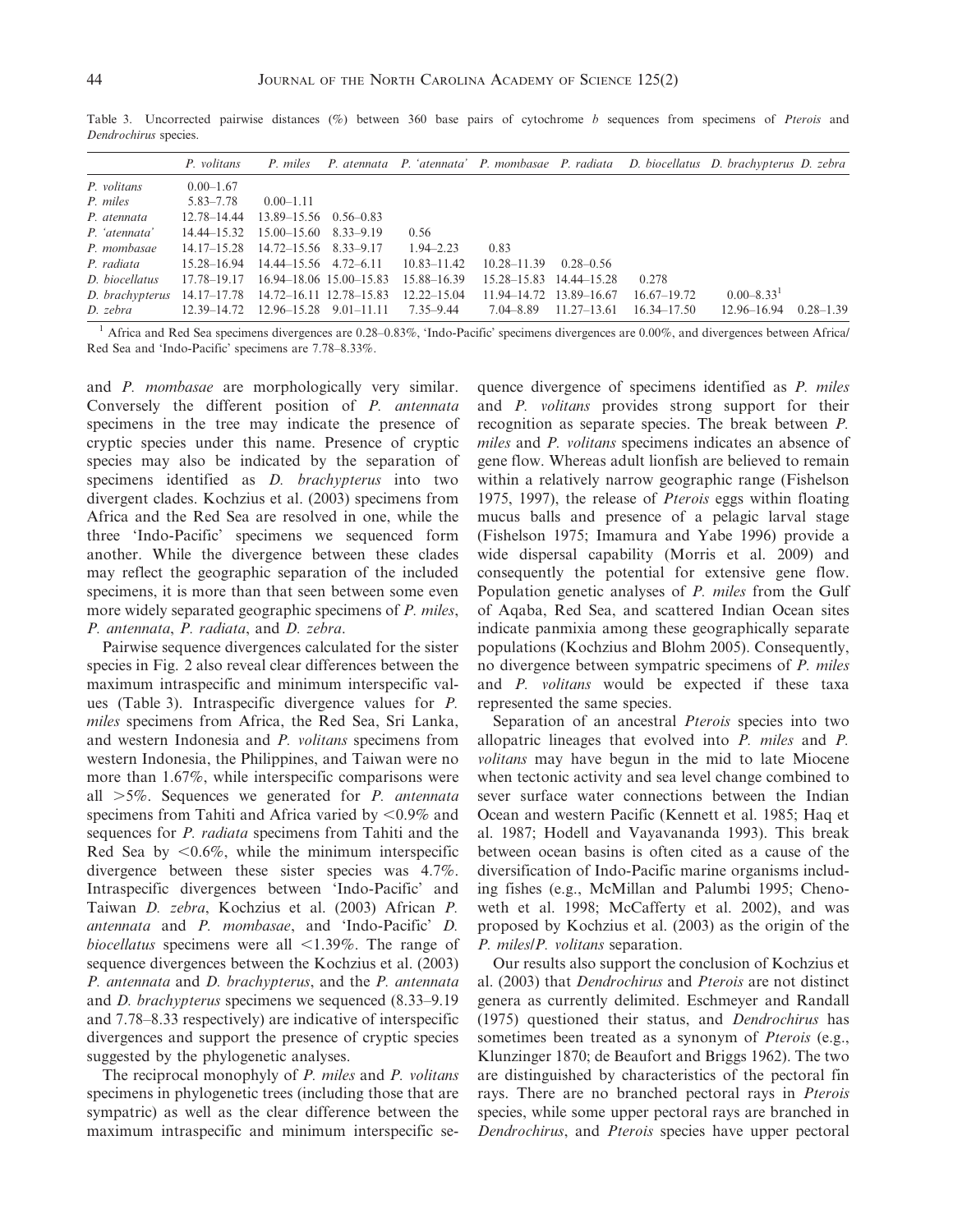rays that are free from membrane but there are no rays free from membrane in Dendrochirus species (Smith 1957; Eschmeyer 1986). Taxonomic adjustments are needed for these two genera, however, molecular data for many of the included species are lacking, and the necessary changes must await a comprehensive reassessment of Dendrochirus, Pterois and the other member of the subfamily Pteroinae.

Acknowledgments: The authors thank J. Morris and P. Whitfield for providing lionfish specimens, UNCW's National Undersea Research (NURC) and Coastal Oceans Research and Monitoring (CORMP) program for diving support. This research was funded by NOAA-NURC award no. NA030AR4300088; NSF-PEET grant no. 0328491; an NSF supplement award to MRI grant no. 0618453; a North Carolina Academy of Sciences Yarbrough Research Grant, and a UNCW Undergraduate Research Fellowship.

#### LITERATURE CITED

- ALLEN, G. R., AND A. MOHAMMED. 2003. Coral reef fishes of Indonesia. Zool. Stud. 42:1–72.
- AVISE, J. C., J. F. SHAPIRO, S. W. DANIEL, C. F. AQUADRO, AND R. A. LANSMAN. 1983. Mitochondrial DNA differentiation during the speciation process in Peromyscus. Mol. Biol. Evol. 1:38–56.
- BEAUFORT, L. F., DE., AND J. C. BRIGGS. 1962. The fishes of the Indo-Australian Archipelago XI: Scleroparei, Hypostomides, Pediculati, Plectognathi, Opisthomi, Discocephali, Xenopterygii. E. J. Brill, Leiden. 481 p.
- BENNETT, J. W. 1828. A selection from the most remarkable and interesting fishes found on the coast of Ceylon. Longman, Rees, Orme, Brown, and Green, London. i–viii +30 unnumbered pages, 30 pls.
- BERNARDI, G., AND N. CRANE. 1999. Molecular phylogeny of the humbug damselfishes inferred from mtDNA sequences. J. Fish Biol. 54:1210–1217.
- CHENOWETH, S. F., J. M. HUGHES, C. P. KEENAN, AND S. LAVERY. 1998. Concordance between dispersal and mitochondrial gene flow: isolation by distance in a tropical teleost, Lates calcarifer (Australian barramundi). Heredity 80:187–193.
- DOR, M. 1984. Checklist of the fishes of the Red Sea. CLOFRES. The Israel Academy of Science and Humanities. i–xxii + 1–437 pp.
- ESCHMEYER, W. N. 1986. Family no. 149: Scorpaenidae. Pp. 463–478 in M. Smith and P. Heemstra (eds.), Smith's Sea Fishes. Springer-Verlag, NY.
- ESCHMEYER, W. N., AND J. E. RANDALL. 1975. The scorpaenid fishes of the Hawaiian Islands, including new species and new records (Pisces: Scorpaenidae). Proc. Calif. Acad. Sci. 40:265–334.
- FISHELSON, L. 1975. Ethology and reproduction of pteroid fish found in the Gulf of Aqaba (Red Sea), especially Dendrochirus brachypterus(Cuvier) (Pteroinae, Teleostei). Pubbl. Stazione Zool. Napoli. 39(suppl 1):635–656.
- FISHELSON, L. 1997. Experiments and observations on food consumption, growth and starvation in Dendrochirus brachypterus and Pterois volitans (Pteroinae, Scorpaenidae). Environ. Biol. Fishes 50:391–403.
- FRESHWATER, D. W., C. KHYN-HANSEN, S. K. SARVER, AND P. J. WALSH. 2000. Phylogeny of Opsanus spp. (Batrachoidi-

dae) inferred from multiple mitochondrial-DNA sequences. Mar. Biol. 136:961–968.

- FROESE, R., AND D. PAULY, eds. 2008. FishBase. World Wide Web electronic publication. www.fishbase.org, version (09/ 2008).
- GOLANI, D., AND O. SONIN. 1992. New records of the Red Sea fishes, Pterois miles (Scorpaenidae) and Pteragogus pelycus (Labridae) from the eastern Mediterranean Sea. Jap. J. Ichthyol. 39:167–169.
- HAMNER, R. M., D. W. FRESHWATER, AND P. E. WHITFIELD. 2007. Mitochondrial cytochrome b analysis reveals two invasive lionfish species with strong founder effects in the western Atlantic. J. Fish Biol. 71:214–222.
- HAQ, B. U., J. HARBENBOL, AND P. R. VAIL. 1987. Chronology of fluctuating sea levels since the Triassic. Science 235:1156–1166.
- HODELL, D. A., AND A. VAYAVANANDA. 1993. Middle Miocene paleooceanography of the western equatorial Pacific (DSDP site 289) and the evolution of Globorotalia (Fohsella). Mar. Micropaleont. 22:279–310.
- IMAMURA, H., AND M. YABE. 1996. Larval record of a red firefish, Pterois volitans, from northwestern Australia (Pisces: Scorpaeniformes). Bull. Fac. Fish. Hokkaido Univer. 47:41–46.
- KENNETT, J. P., G. KELLER, AND M. S. SRINAVASAN. 1985. Miocene planktonic foraminiferal biogeography and paleoceanographic development of the Indo-Pacific region. Geol. Soc. Amer. Mem. 163:197–236.
- KLUNZINGER, C. B. 1870. Synopsis der fische des Rothen Meeres. Part I. Percoiden-Mugiloiden. Verhandlungen der Kaiserlich-Königlichen zoologisch-botanischen Gesellchaft in Wien 20:669–834.
- KOCHZIUS, M., AND D. BLOHM. 2005. Genetic population structure of the lionfish Pterois miles (Scorpaenidae, Pteroinae) in the Gulf of Aqaba and northern Red Sea. Gene 347:295–301.
- KOCHZIUS, M., R. SOLLER, M. A. KHALAF, AND D. BLOHM. 2003. Molecular phylogeny of the lionfish genera Dendrochirus and Pterois (Scorpaenidae, Pteroinae) based on mitochondrial DNA sequences. Mol. Phylogenet. Evol. 28:396–403.
- MADDISON, W. P., AND D. R. MADDISON. 2000. MacClade 4: Analysis of Phylogeny and Character Evolution, Version 4. Sinauer Associates, Sunderland, MA.
- MCCAFFERTY, S., E. BERMINGHAM, B. QUENOUILLE, S. PLANES, G. HOELZER, AND K. ASOH. 2002. Historical biogeography and molecular systemtatics of the Indo-Pacific genus Dascyllus (Teleostei: Pomacentridae). Mol. Ecol. 11:1377–1392.
- MCMILLAN, W. O., AND S. R. PALUMBI. 1995. Concordant evolutionary patterns among Indo-West Pacific butterflyfishes. Proc. Royal Soc. London B 260:229–236.
- MORITZ, C., T. E. DOWLING, AND W. M. BROWN. 1987. Evolution of animal mitochondrial DNA: Relevance for population biology and systematics. Ann. Rev. Ecol. Syst. 18:269–292.
- MORRIS, J. A., J. L. AKINS, A. BARSE, D. CERINO, D. W. FRESHWATER, S. GREEN, R. MUNOZ, C. PARIS, AND P. E. WHITFIELD. 2009. Biology and ecology of the invasive lionfishes, Pterois miles and Pterois volitans. Proc. Gulf Caribb. Fish. Inst. (in press).
- PIGANEAU, G., M. GARDNER, AND A. EYRE-WALKER. 2004. A broad survey of recombination in animal mitochondria. Mol. Biol. Evol. 21:2319–2325.
- POSADA, D., AND K. A. CRANDALL. 1998. Modeltest: testing the model of DNA substitution. Bioinformatics 14:817–818.
- RONQUIST, F., AND J. P. HUELSENBECK. 2003. MRBAYES 3: Bayesian phylogenetic inference under mixed models. Bioinformatics 19:1572–1574.